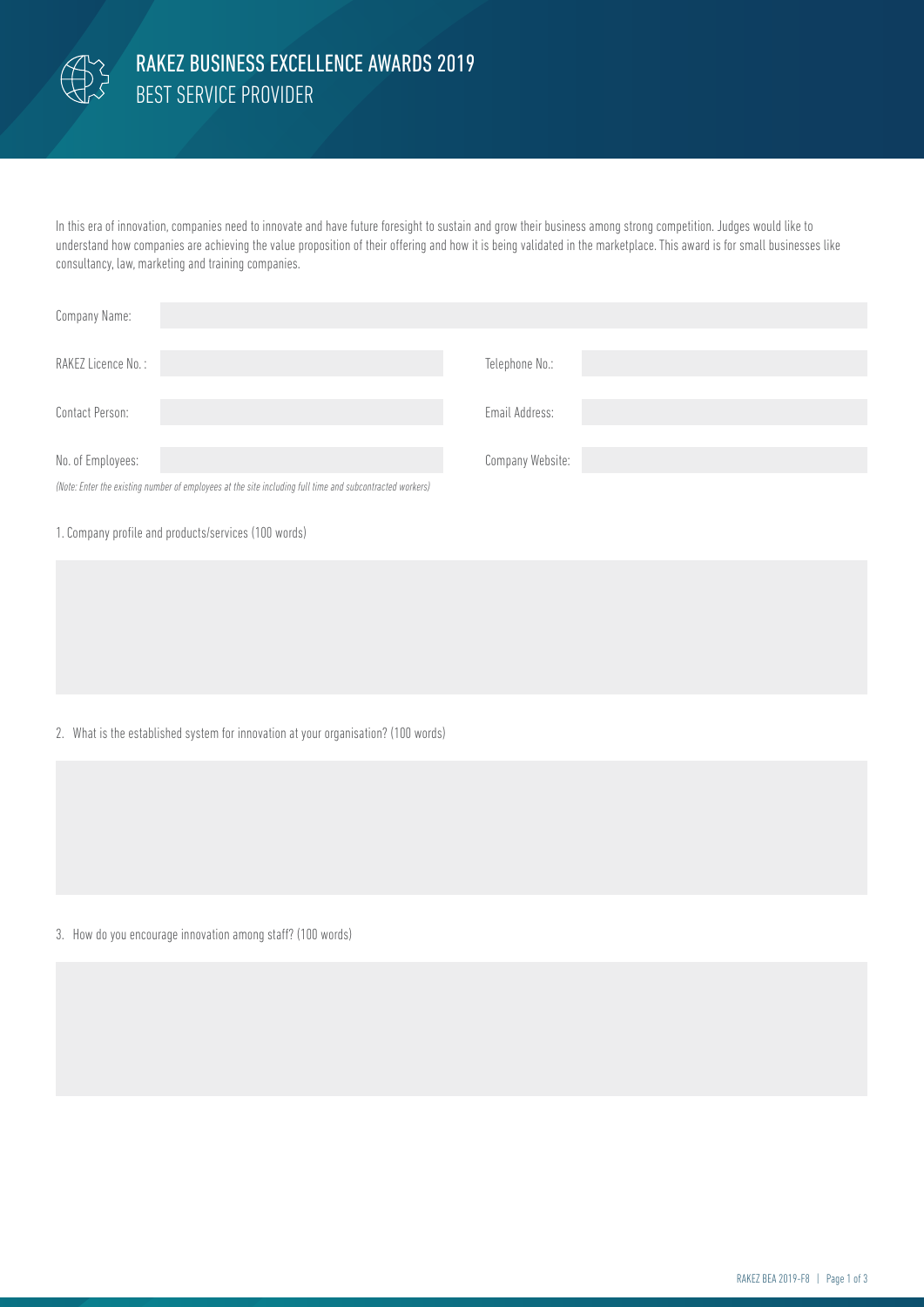

4. What is the role of top management and leadership to support innovation? (100 words)

5. Please give actual examples for innovative services/products/solutions that you have developed recently. (150 words)

6. Please share examples of how consumers have been engaged and how the offering has been delivered and made available to the marketplace. (150 words)

7. How do you measure success and impact of your innovative ideas? We would like to understand the immediate and longer term impact the innovation has on the environment and society as a whole. (150 words)